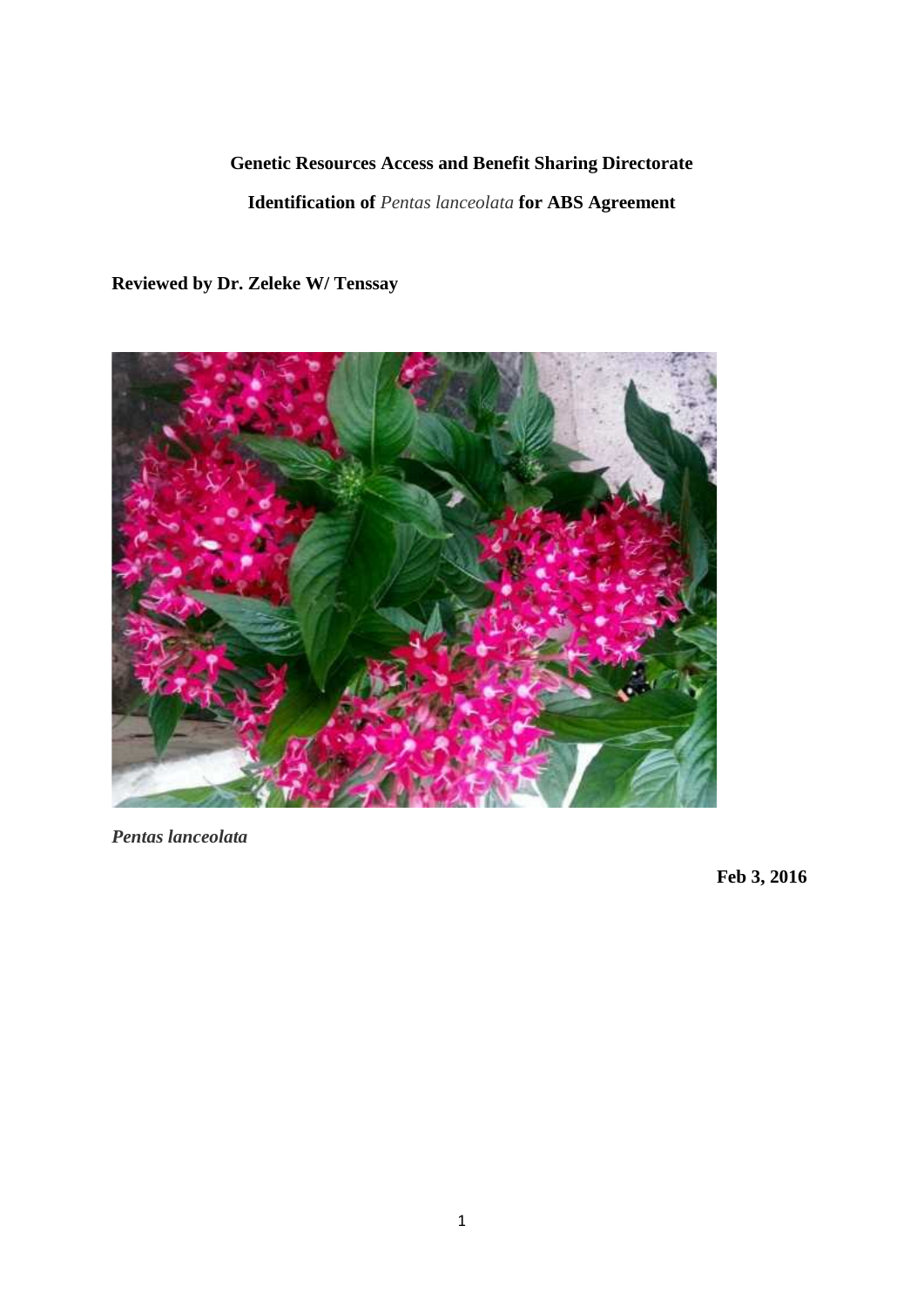#### **1. Introduction**

The fair and equitable sharing of benefits arising from the use of genetic resources is one of the three objectives of the Convention on Biological Diversity. This concept (commonly referred to as 'ABS') emerged during the development of the Convention itself. The main reasons are due to increased consideration of the sustainable use of biodiversity and the need to ensure that b*ioprospecting* and resource exploitation would not cause harm to conservation and communities. Delegates in the negotiations took into consideration the need to share costs and benefits between developed and developing countries, as well as ways and means to support innovation by local people (1).

One of the activities of the Access and Benefit sharing Directorate is to play a proactive role of introducing potentially accessible genetic resources for a possible bio-prospecting and ABS agreement. Therefore the objective of the present work is to identify and introduce such species of plant.

# **2. Identification of** *Pentas lanceolata* **for ABS**

In Africa, traditional healers have for centuries been the main providers of primary health care (2), extensively using herbal preparations in their practice. Plants are rich in a wide variety of secondary metabolites such as tannins, terpenoids, alkaloids, and flavonoids, many of which have been found to exhibit *in vitro* antimicrobial properties (3).

Similarly, a number of Ethiopian medicinal plants have shown to possess antimicrobial properties (4, 5). The vast majority of traditionally used medicinal plants have not been adequately evaluated. This call is therefore to invite bio-prospectors to consider *Pentas* plant for antibacterial, antihelmentic and antifungal activity as a basis for further phytochemical studies. *Pentas lanceolata* is selected on the basis traditional knowledge reported from different parts of Ethiopia (4, 5, and 6).

## **2.1.Definition of the plant**

*Pentas lanceolata* is evergreen shrub or tall perennial, becomes 3 to 4 feet tall and is decorated throughout most of the year, with many 3-inch-wide, dense clusters of long-tubed, star-shaped flowers, commonly known as Egyptian Star cluster. *Pentas lanceolata* belongs to the family Rubiaceae. This family consists of 611 genera and 13.143 species, which make it the fourth largest angiosperm family after the Asteraceae, Orchidaceae and Fabaceae. The genus *Pentas* contains 40 species.

## **2.2. Ecology and distribution**

The genus *Pentas* is widely distributed throughout tropical Africa, tropical Arabica, Madagascar and Comoro Islands. The plant is reported from different parts of Ethiopia, particularly from Southern Nations, Nationalities and Peoples' Regions (4, 6).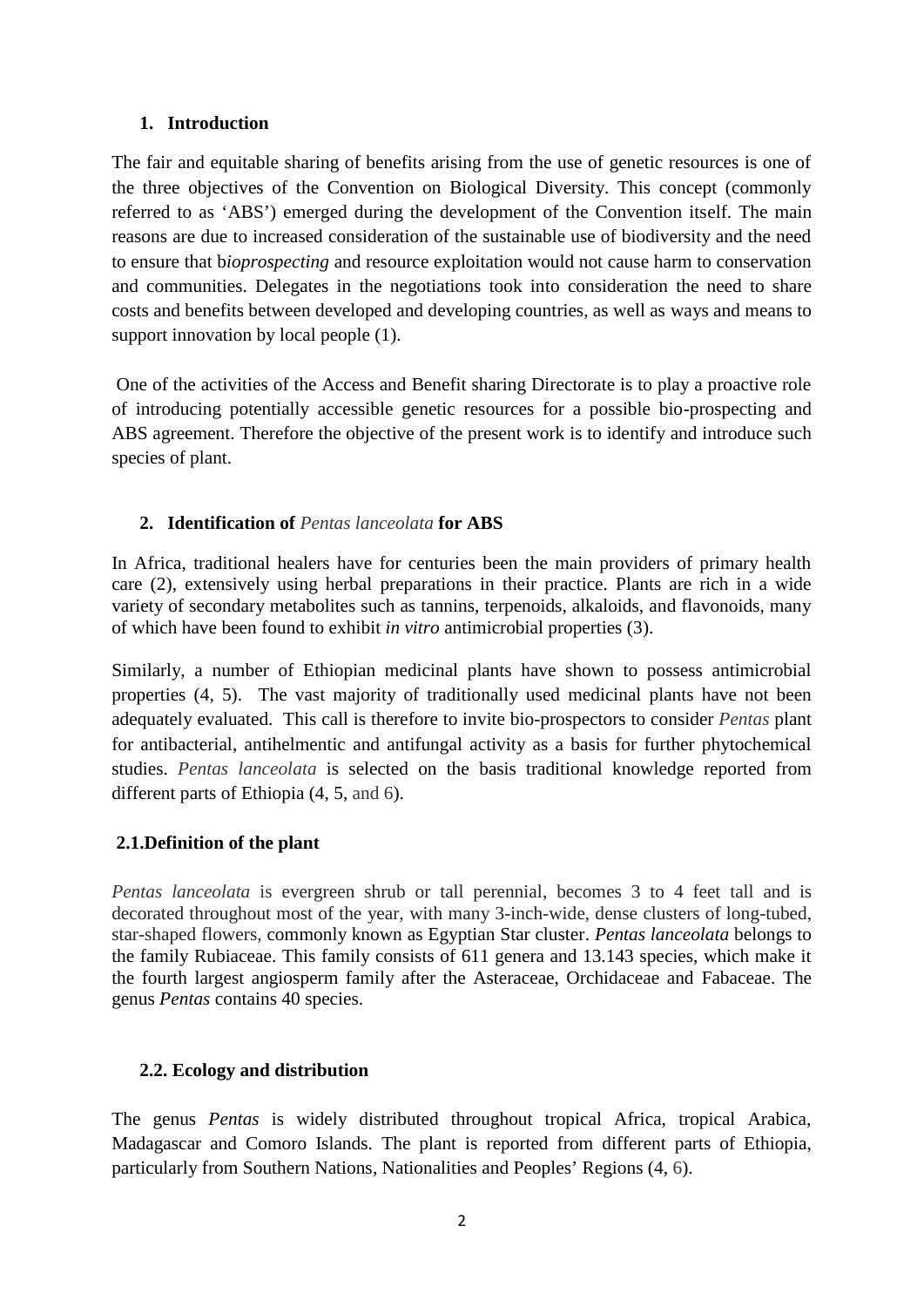## **3. Importance**

Pentas lanceolata is used as herbal medicinal plant in different communities in Ethiopia. Some of the reported medicinal uses include the following:-

### 3.1. Lymphadenitis

Leaves and roots are used as the herbal treatment to treat lymphadenitis. It was also reported that *Pentas lanceolata* could be used to heal wound due to the presence of the polyphenolic compound tannin, which is considered antimicrobial (8).

#### 3.2. Diarrhoea

Pentas root and leaves are boiled and administered through the nose as treatment for diarrhoea. This method may be painful and is usually applied to babies and small children who would otherwise refuse to drink the concoction  $(4, 5)$ .

#### 3.3. Snake Bite

In some communities in Ethiopia, Pentas lanceolata is used to treat snake bite (6)

#### 3.4. Malaria

Some reports (7) show that extracts from Pentas longiflora and Pentas lanceolata roots has resistance to the malaria parasites.

#### 3.5. Ascariasis

Ascariasis may not be a common ailment in most part of the world, but in rural parts of Africa, including Ethiopia this is a frequent problem. This disease is caused by *Ascaris lumbricoides.* Conventional treatment to heal this ailment is to kill the roundworm with the medicine, ascaricide, and is taken orally. In the traditional treatment of Ascariasis, the root of *Pentas lanceolata* is boiled and the mixture is taken orally. Ascariasis is also a common disease with the livestock. Instead of roots, Pentas leaves are given to cows as treatment for Ascariasis (5).

## **4. Active part of the Plant**

Study by scientists from the Department of Botany, Scott Christian College and Nesamony Memorial Christian College in India, showed the presence of phytochemicals such as alkaloids, flavonoids, carbohydrates, phenols, terpenoids, coumarins, phytosterols and quinones in *Pentas Lanceolata*. The presences of these bioactive chemicals are important as they are known to have antibacterial activities (8).